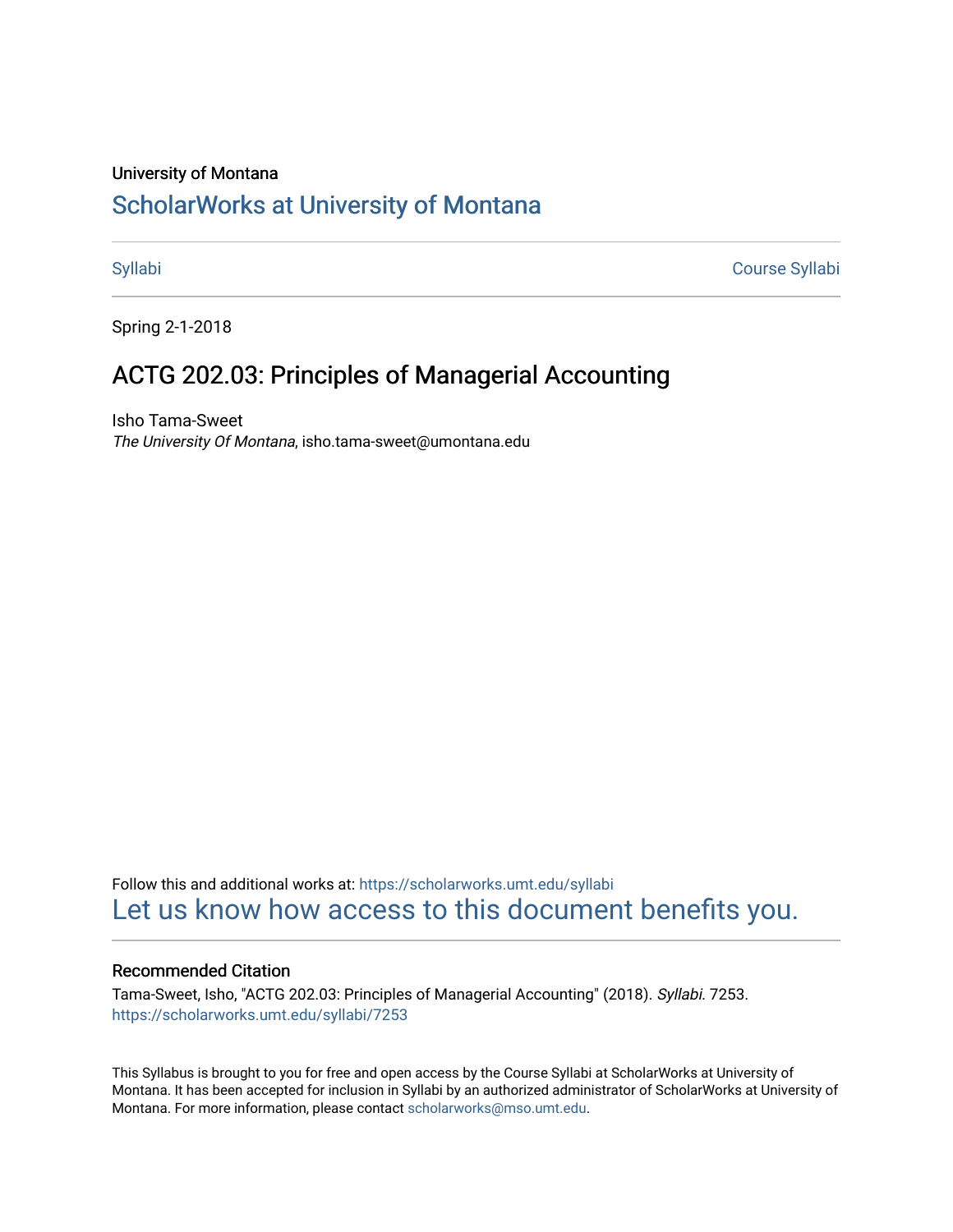# **ACTG 202 – Principles of Managerial Accounting**

### **Spring Semester 2018 University of Montana - Missoula School of Business Administration**

| Section 02: (35096) | $9:30 - 10:50$ AM  | T, Th |
|---------------------|--------------------|-------|
| Section 03: (35097) | $11:00 - 12:20$ AM | T, Th |

### **Instructor:**

 Isho Tama-Sweet, PhD, CMA Office: 305 Gallagher Business Building e-mail: [isho.tama-sweet@umontana.edu](mailto:isho.tama-sweet@umontana.edu) Office hours: Tuesday & Thursday: 2:00 – 2:45pm Wednesday: 1:00 – 2:30pm Additional office hours by appointment

### **Course Description:**

ACTG 202 is a continuation of ACTG 201 with a focus on managerial accounting topics. 3 credits.

**201 Gallagher Business Building 201 Gallagher Business Building** 

### **Course Prerequisites:**

The prerequisites are ACTG 201 with a grade of C- or better, and completion of M 115 or M 162 with a grade of C- or better. These prerequisites are strictly enforced.

#### **Required Course Materials:**

**Textbook: Financial & Managerial Accounting**, 14<sup>th</sup> edition; Warren, Reeve & Duchac; Cengage; with CengageNOW.

**Note:** The version of this textbook sold in the University of Montana Bookstore is in looseleaf, and offered at a special price. It includes an access code for CengageNOW, which is a web-based homework management system. If you purchase a textbook from a source other than the UM bookstore, or purchase a used textbook, you will also need to purchase a CengageNow Access Code card. If this bought the textbook at UM Bookstore of ACTG 201 last fall, your access code is still valid this spring.

- **iClicker:** You are required to purchase an iClicker remote (if you do not already have one) for in-class participation and attendance in this course.
- **Calculator:** The Department of Accounting and Finance has approved the use of two calculators for exams and quizzes, the **Texas Instruments BAII Plus** or **Texas Instruments BAII Plus Professional** (recommended for students majoring in Finance). These calculators are available at the UM bookstore. No other devices will be allowed during exams and quizzes.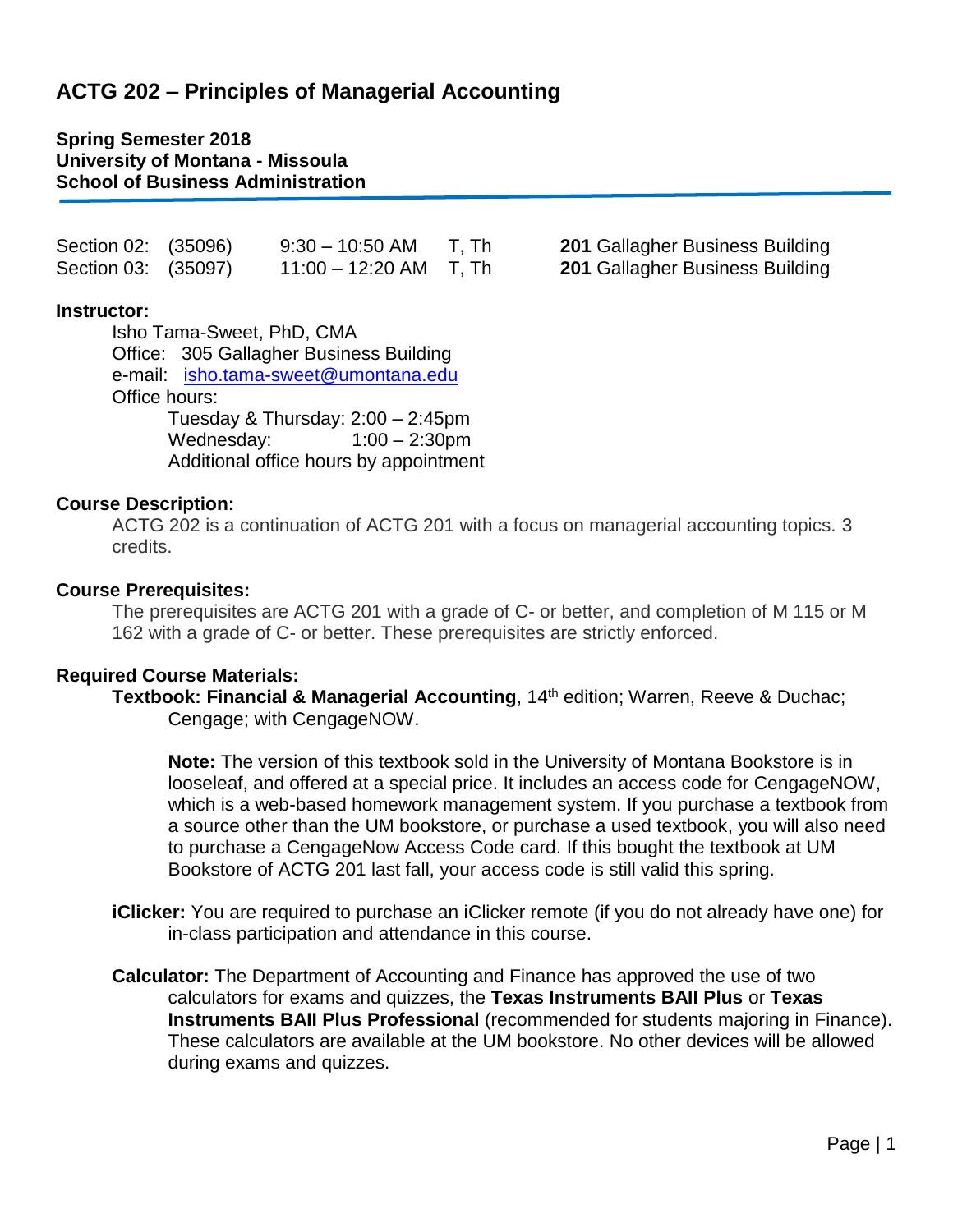### **Additional Resources:**

At the end of each chapter there are practice multiple choice questions, exercises, and problems with solutions.

In CengageNow there is an ebook, and there are additional study tools available.

Tutoring is available during the semester. A schedule of available tutoring will be provided during the first week of classes.

## **Points and Grading:**

Point Allocation:

| Exam #1                               | 100 |
|---------------------------------------|-----|
| Exam #2                               | 100 |
| Exam $#3$                             | 100 |
| Final Exam - Comprehensive            | 100 |
| <b>Career Development Assignments</b> | 15  |
| Attendance/IClicker                   | 85  |
| Homework                              | 100 |
| <b>Total Possible Points</b>          |     |

## **Points and Grading (continued):**

 Grades will be assigned based on the total points accumulated in the course during the semester. This course is offered for a traditional letter grade only with plus/minus grading. Final course grades are not negotiable.

**Incompletes:** An incomplete grade for the semester is not an option to be exercised at the discretion of a student. In all cases it is given at the discretion of the instructor within the following guidelines. A mark of incomplete may be assigned students when (1) they have been in attendance and doing passing work up to three weeks before the end of the semester, and (2) for reasons beyond their control and which are acceptable to the instructor, they have been unable to complete the requirements of the course on time. Negligence and indifference are not acceptable reasons.

**Homework assignments:** End-of-chapter homework assignments will be completed online using CengageNowV2 homework management system. Each homework assignment is worth 10 points. Due dates for these assignments are indicated on the CengageNowV2 website and in the course schedule below. Homework is due by 11:55PM on the due date. Late assignments will not be accepted.

**iClicker:** iClicker points are earned by attending class and answering questions using your iClicker during class. There are NO makeups for points missed.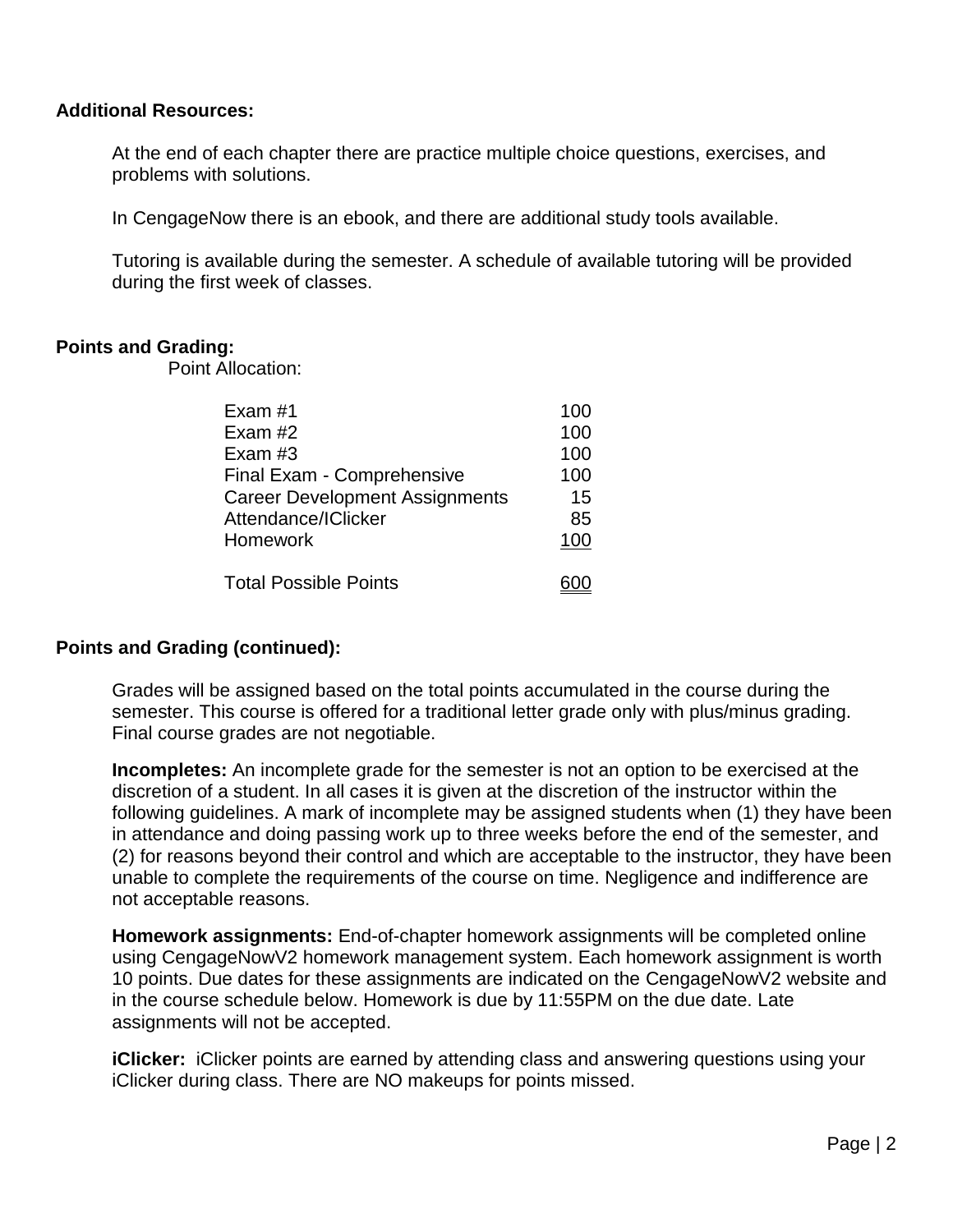**Career Development Assignments:** You are responsible for completing the Career Development Assignments. The details of these assignments can be found on Moodle.

**Cheating:** Cheating on an exam, quiz, or assignment will result in a score of zero on that exam, quiz, or assignment. Cheating on more than one exam, quiz, or assignment will result in a failing course grade.

Your iClicker is for your use and should not be used by any other student in this course. Use of your iClicker by another student is a breach of The University of Montana Student Conduct Code and will result in the loss of all iClicker points for the semester.

## **Additional Course Information:**

- This course is offered in the fall and spring semesters.
- You must earn at least a C- in this course before taking upper division business courses.
- April 2nd, 2018 is the last day to drop this course without a petition as specified in the University of Montana catalog.

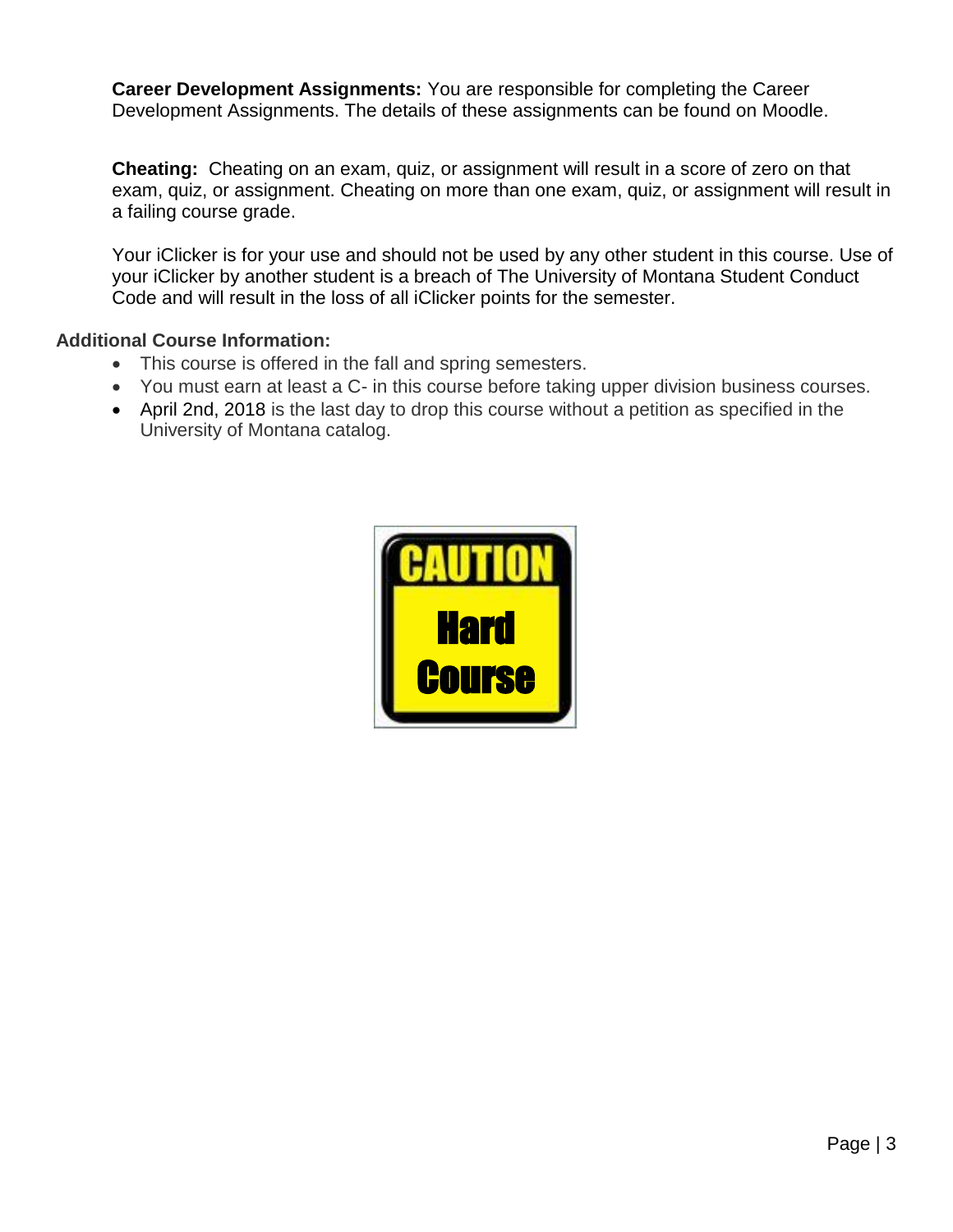|                         | <b>Date</b>   | <b>Chapter and Topic</b>                              | <b>Deliverables</b> |
|-------------------------|---------------|-------------------------------------------------------|---------------------|
| T                       | 1/23          | Cptr 13: Statement of cash flows                      |                     |
| $\mathsf{R}$            | 1/25          | Cptr 13: Statement of cash flows cont.                |                     |
| T                       | 1/30          | Cptr 13: Statement of cash flows cont                 |                     |
| $\overline{R}$          | 2/1           | Cptr 14: Financial statement analysis                 | HW Cptr 13          |
| $\overline{\mathsf{T}}$ | 2/6           | Cptr 14: Financial statement analysis cont.           |                     |
| $\mathsf{R}$            | 2/8           | Cptr 15: Overview of managerial accounting            | HW Cptr 14          |
| T                       | 2/13          | Cptr 15: Overview of managerial accounting cont.      |                     |
| $\overline{R}$          | 2/15          | Mid-term Exam 1: Chapters 13-15                       | HW Cptr 15          |
| Ŧ                       | $\sqrt{2/20}$ | Cptr 16: Job-order costing                            |                     |
| $\mathsf{R}$            | 2/22          | Cptr 16: Job-order costing cont.                      |                     |
| $\overline{\mathsf{T}}$ | 2/27          | Cptr 19: Cost-volume-profit                           | HW Cptr 16          |
| $\mathsf{R}$            | 3/1           | Cptr 19: Cost-volume-profit cont.                     |                     |
| $\overline{\mathsf{T}}$ | 3/6           | Cptr 19: Cost-volume-profit cont.                     |                     |
| $\mathsf{R}$            | 3/8           | Cptr 21: Budgeting                                    | HW Cptr 19          |
| $\overline{\top}$       | 3/13          | Cptr 21: Budgeting cont.                              |                     |
| $\mathsf{R}$            | 3/16          | Cptr 21: Budgeting cont.                              |                     |
| T                       | 3/20          | Mid-term Exam 2: Chapters 16,19,21                    | HW Cptr 21          |
| $\mathsf{R}$            | 3/22          | Cptr 22: Standard costs and variances                 |                     |
| $\overline{\top}$       | 3/27          | <b>Spring break</b>                                   |                     |
| $\mathsf R$             | 3/29          | Spring break                                          |                     |
| T                       | 4/3           | Cptr 22: Standard costs and variances cont.           |                     |
| $\overline{R}$          | 4/5           | Cptr 23: Decentralized operations                     | HW Cptr 22          |
| Ŧ                       | 4/10          | Cptr 23: Decentralized operations cont.               |                     |
| $\mathsf{R}$            | 4/12          | Cptr 24: Differential analysis                        | HW Cptr 23          |
| Ŧ                       | 4/17          | Cptr 24: Differential analysis cont.                  |                     |
| $\mathsf{R}$            | 4/19          | Cptr 24: Differential analysis cont.                  |                     |
| T                       | 4/24          | Mid-term Exam 3: Chapters 12,13,14                    | HW Cptr 24          |
| $\mathsf{R}$            | 4/26          | Cptr 25: Capital investment                           |                     |
| $\overline{\top}$       | 5/1           | Cptr 25: Capital investment cont.                     |                     |
| $\mathsf{R}$            | 5/3           | Review for final exam                                 | HW Cptr 25          |
| T                       | 5/8           | Common departmental final exam<br>5:30-7:30pm GBB 106 |                     |

# **TENTATIVE ASSIGNMENT SCHEDULE: ACTG 202, SPRING 2018, PROF. TAMA-SWEET**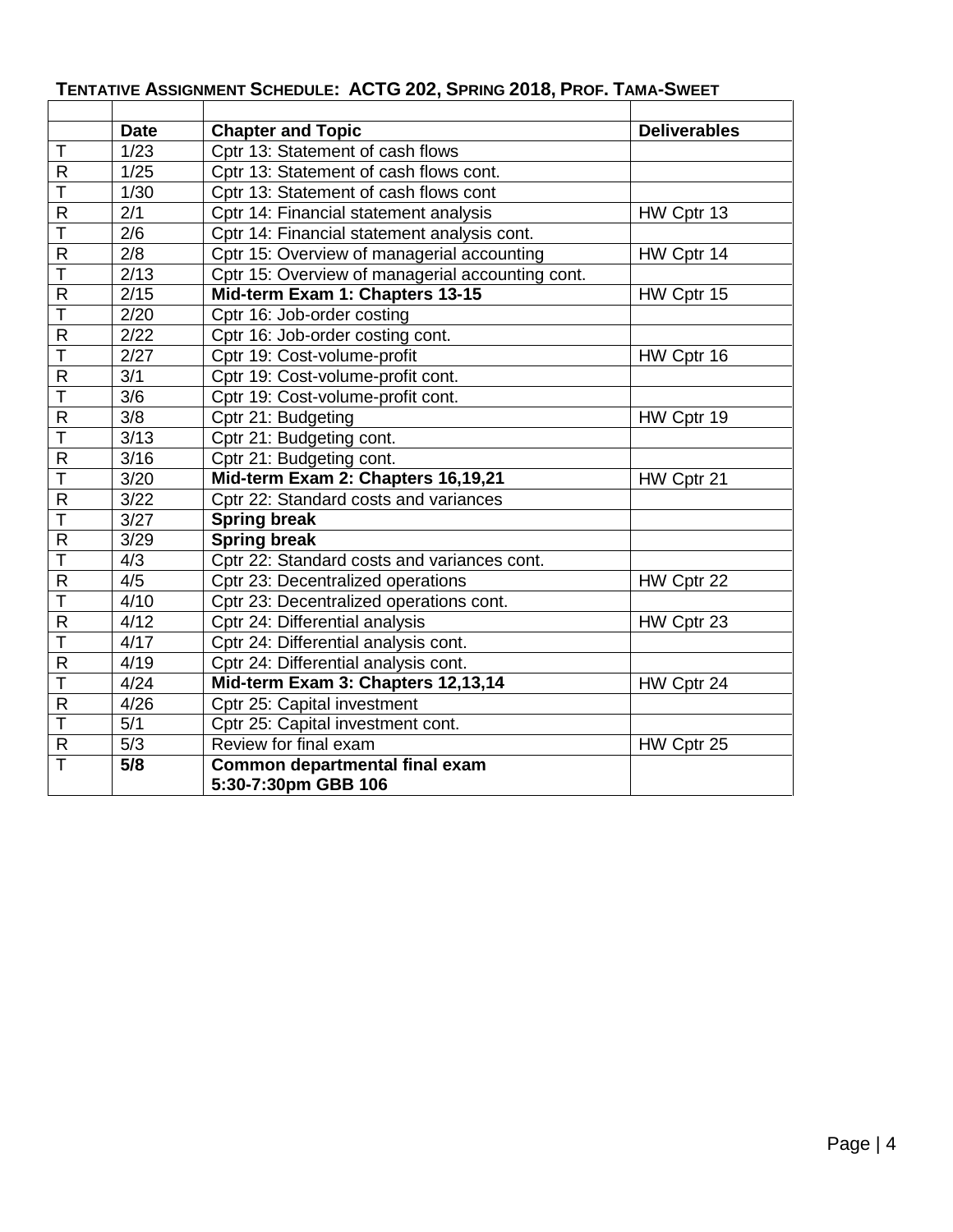# **Expectations of Students**

**Textbook and i>Clicker:** Bring your textbook and i>Clicker to class every day.

**Calculators:** Bring a calculator to class every day. Only Accounting/Finance Department approved calculators are allowed on exams.

**Personal Electronic Devices:** All personal electronic devices should be turned off during class.

**Class Attendance:** Plan to arrive on time and prepared for each class. Arriving late or departing early is disrespectful to the instructor and your classmates. If you know in advance that you will need to leave class early, let the instructor know before class starts.

**Student Conduct:** All students must practice academic honesty. Academic misconduct is subject to an academic penalty by the course instructor and/or a disciplinary sanction by the University. The University of Montana Student Conduct Code specifies definitions and adjudication processes for academic misconduct and states, "Students at the University of Montana are expected to practice academic honesty at all times."

It is the student's responsibility to be familiar the University of Montana Student Conduct Code. The Student Conduct Code is available at [http://www.umt.edu/vpsa/policies/student\\_conduct.php.](http://www.umt.edu/vpsa/policies/student_conduct.php)

Students enrolled in courses offered by the School of Business Administration are also expected to adhere to the School of Business Code of Professional Conduct. This is available at: [http://www.business.umt.edu/ethics/professional-conduct-code.php.](http://www.business.umt.edu/ethics/professional-conduct-code.php)

**Moodle:** Information about class assignments, tests, etc. is posted on the Moodle site for this course. You are expected to check the Moodle site on a daily basis.

**Exams:** During exams everything should be cleared off the desk except calculators and pencils. Exams are strictly closed book/closed notes exams. The use of electronic devices (e.g., tablets, cell phones, unapproved calculators, watches etc.) is strictly prohibited, and is considered academic misconduct. The only approved calculator is the **Texas Instruments BA II+** (regular or professional).

Make-ups will not be given unless you have an extraordinary situation, and you will be expected to provide documented proof of such a situation (e.g., medical records if you become seriously ill). Unexcused absences will result in a grade of zero for the exam. Exams belong to the Department of Accounting & Finance. Keeping exams and/or making copies or photos of exams will be considered a violation of the University of Montana Student Conduct Code.

**Final Exam:** The University of Montana assigns specific time and date for the final exam. Students must take the final exam at the scheduled time and date. Unexcused absences will result in a grade of zero for the exam.

**Major Field Test:** All business majors must take and pass the Major Field Test (national test of business knowledge) before graduating. Material from this course will be included on that exam.

**Students with Disabilities:** Students with disabilities will receive reasonable modifications in this course. The University of Montana assures equal access to instruction through collaboration between students with disabilities, instructors, and Disability Services for Students. "Reasonable" means the University permits no fundamental alterations of academic standards or retroactive modifications. Your responsibilities are to request reasonable modifications from me with sufficient advance notice **(preferably the first week of class)**, and to be prepared to provide current verification of your disability and its impact from Disability Services for Students. Please speak with me after class or during my office hours to discuss the details. For more information, visit the Disability Services for Students website at [http://life.umt.edu/dss.](http://life.umt.edu/dss)